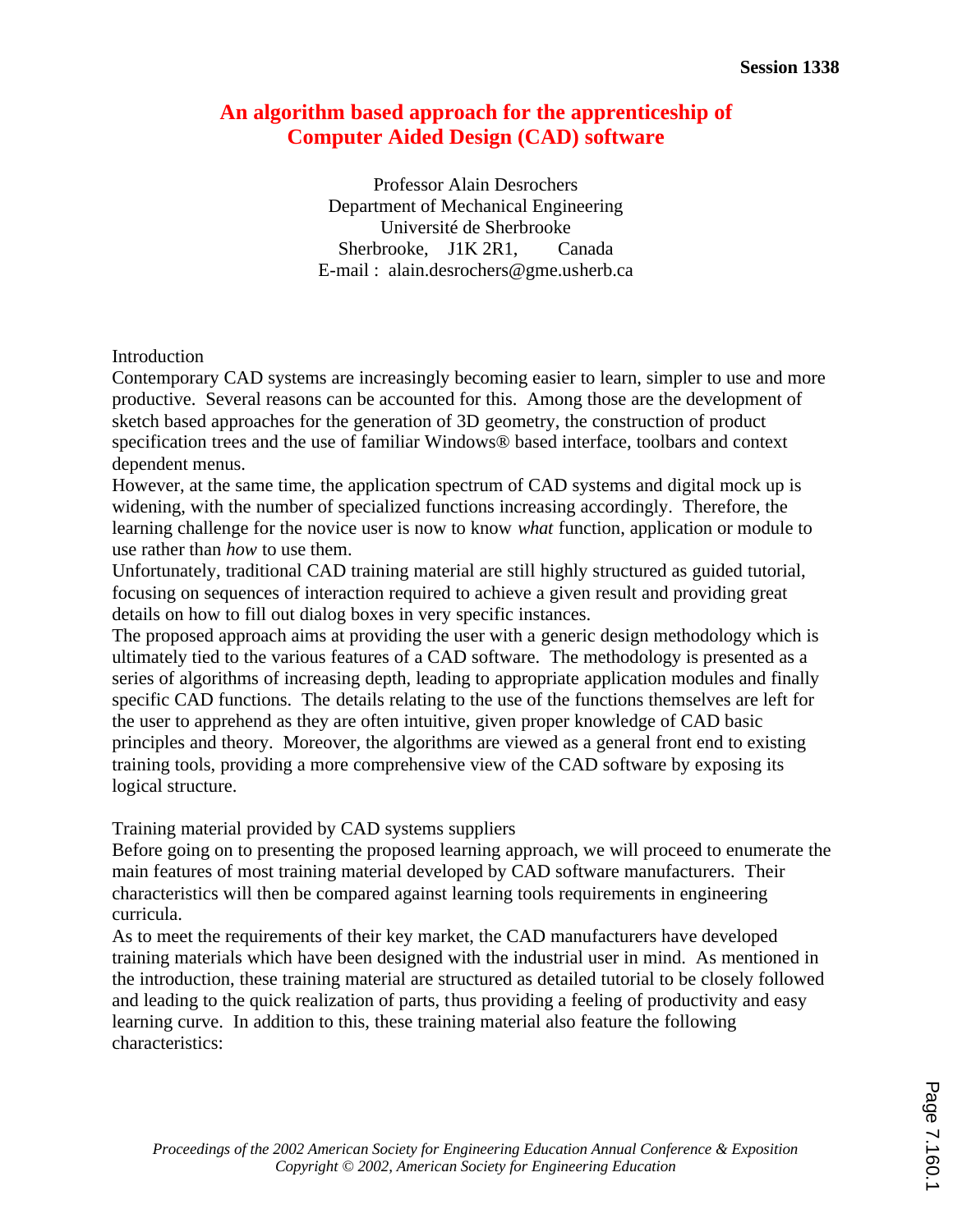- The learning process requires minimal efforts from students and is almost independent of their technical backgrounds;
- Exercises provided in the training often require hours and sometimes days, even for basic tasks;
- This approach requires enormous amounts of documentation and data to cover a complete product and these have to be continuously updated;
- Students are typically each assigned a computer and classes generally feature a high instructor to student ratio;
- Understanding of the software structure and general principles follows rather than precedes its use in tutorials.

# Apprenticeship of CAD software in engineering curricula

Learning CAD software in engineering curricula is usually not and end in itself. Indeed, CAD software apprenticeship alone is generally not being recognized as "units" by engineering accreditation boards in North America, unless it is coupled as laboratory to more traditional formal courses on CAD theory and principles. Also, the definition of units and the many objectives of CAD courses make it such that a limited number our hours can effectively be devoted to CAD software apprenticeship. At the same time, CAD systems have become an essential tool for creating digital products, a now common input source for an increasing number of computational and simulation engineering software. Because of that, the proper knowledge of CAD software use is therefore, nevertheless, essential.

Additionally, CAD systems constantly evolve, continuously requiring increasingly powerful computers to run. Typically, a CAD laboratory will be dedicated to them with costly computers featuring huge amounts of RAM memory, high performance graphical adapters and large screens. These high performance machines are moreover in great demand by students who are using them in an increasing variety of course and projects requiring work on the digital mock up. Therefore, time spent by students in front of these computers must be as productive as possible such as to maximize their availability to other students.

Clearly, these facts and constraints are not compatible with the features of traditional training material, as provided by the CAD manufacturers. For these reasons, a novel approach has been developed at the University of Sherbrooke to address this issue.

# Requirements for a CAD apprenticeship aid

Given the context outlined above, several requirements and desirable features can be formulated for a CAD apprenticeship aid within an engineering curricula:

- Competencies objectives must be attained in less time (in front of the computer);
- Students must have the tools to become autonomous quickly in a context where there are more students per instructors than in industrial training;
- The apprenticeship aid must provide a broad and comprehensive view of the software capabilities even though the student will ultimately not be trained on all of these;
- The learning aid must also serve to inform on the limitations of the software while remaining as independent as possible from software continuous evolution;
- Finally, CAD systems apprenticeship tool must be targeted towards methodology as well as software use.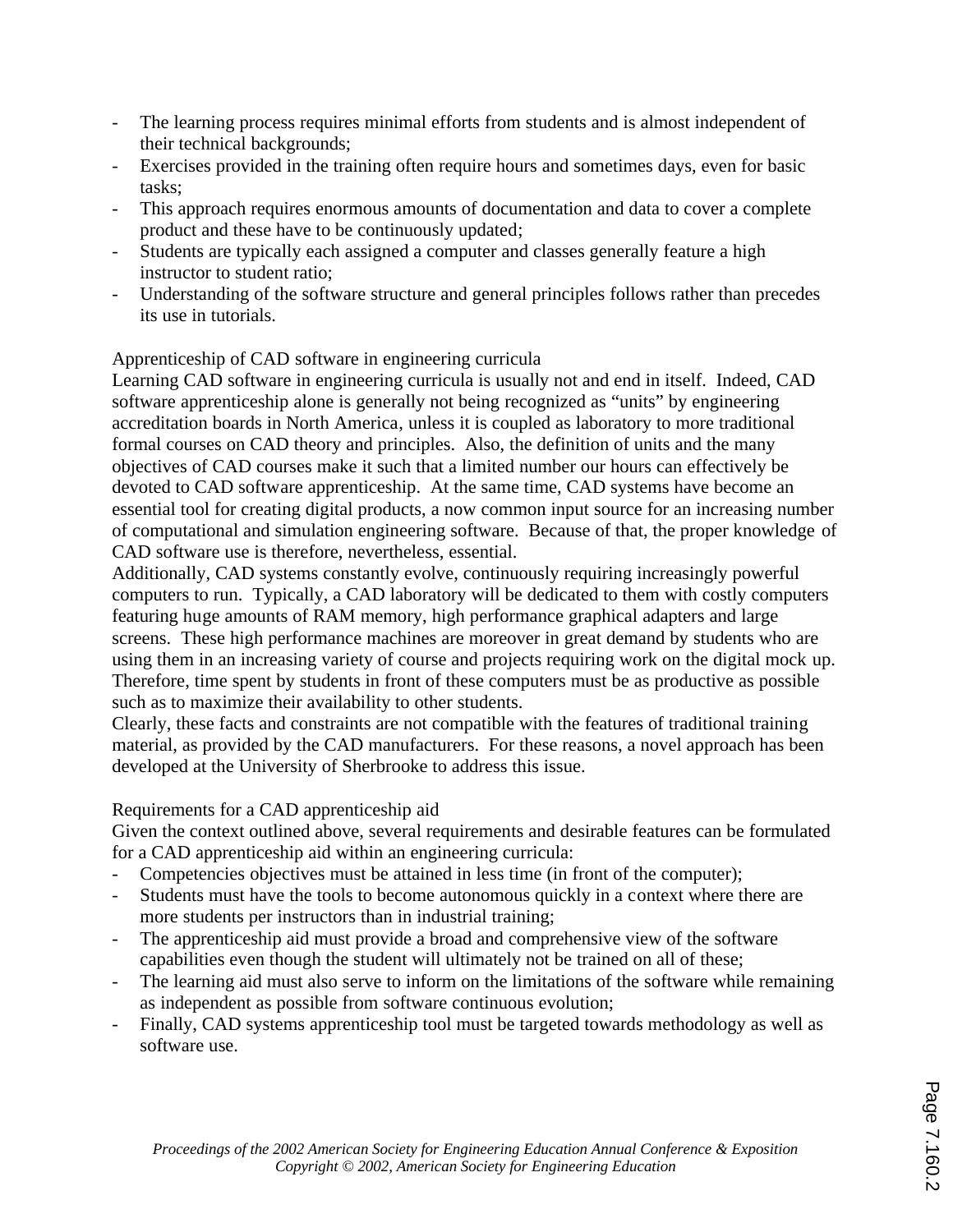# Algorithm based apprenticeship

The proposed approach or solution to the above mentioned problems and requirements is the construction of a specific, algorithm based guide for the apprenticeship of a given CAD platform. The guide exposes the structure of the CAD system through a series of algorithms of increasing depth, thus providing a global picture of the software and a generic roadmap for users/students to navigate through.

Furthermore, the use of algorithms allows the natural embedding of elements of methodology for the user. This is particularly useful for modules such as that of finite elements, where particular specification sequences must be followed in the construction of a typical analysis case. Also algorithms allow the expression of various types of relations between CAD software functions. For instance, the use of a function may exclude or not the simultaneous use of another one. Finally, a graphical approach was adopted for the representation of the algorithms, thus making the guide very easy and intuitive to consults. The algorithms are completed by additional explanations at the end of the guide when necessary.

## Structure of the guide

The guide is comprised of four levels of diagram, each with a specific purpose and referring to the other levels. The four levels are imbedded and bring the user from a general overview of the software, down to the level of the specific CAD functions. These levels and their particular features are presented in the following sections.



*Figure 1: Algorithm at product and file structure level*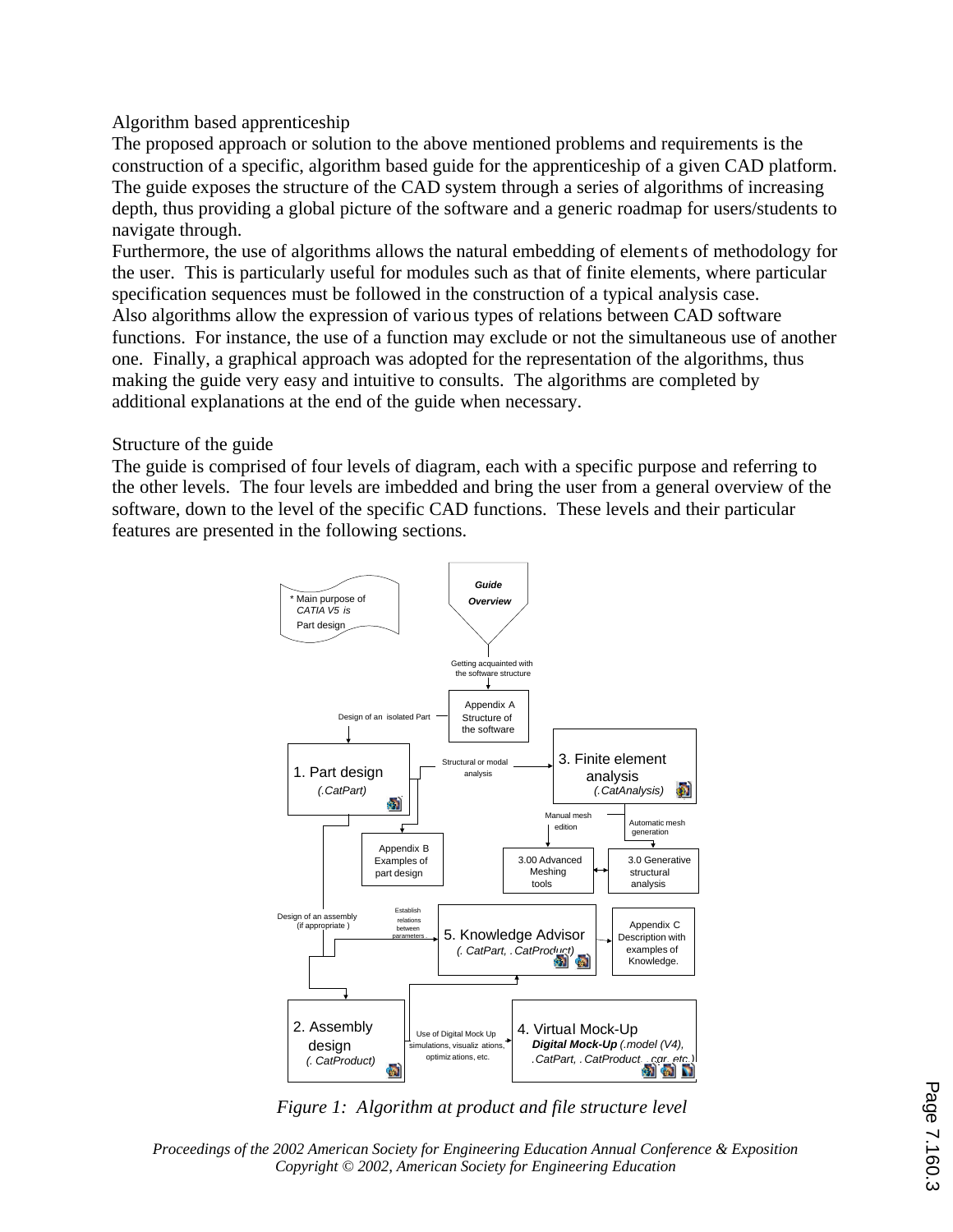## Level 1 - Product and file structure level

This "entry" level provides details about the various type of information being processed and modeled and the corresponding files being handled. For instance, in Catia V5, for which the guide was constructed, an assembly is referred to as a product for which there is a corresponding \*.CatProduct file. A part, on the other hand, will be stored into a \*.CatPart file. These two types of files can further be associated to various "container objects" such as a "component", which may contain one or several parts, products, components and subcomponents. A sub-component, in turn, is a container for a part, that includes links to given product files. Also, a part may be constituted of bodies for solid elements, and open bodies for surfaces. These definitions and relations are presented in appendix A of the guide. However, the real basis for this level lies in the fact that the various design and application modules are grouped according to their common purpose or the file type(s) that they use to store their results. This is presented in figure 1 where five groups or applications are being formed :

- > Group 1 Part design (files \*.CatPart)
- > Group 2 Assembly design (files \*.CatProduct)
- > Group 3 Part analysis (files \*.CatAnalysis)
- > Group 4 Digital Mock-up (\*.model (V4), \*.CatPart, \*.CatProduct, \*.cgr, etc.)
- > Group 5 Knowledge Advisor (\*.CatPart, \*.CatProduct)



*Figure 2: Part creation algorithm at application module level*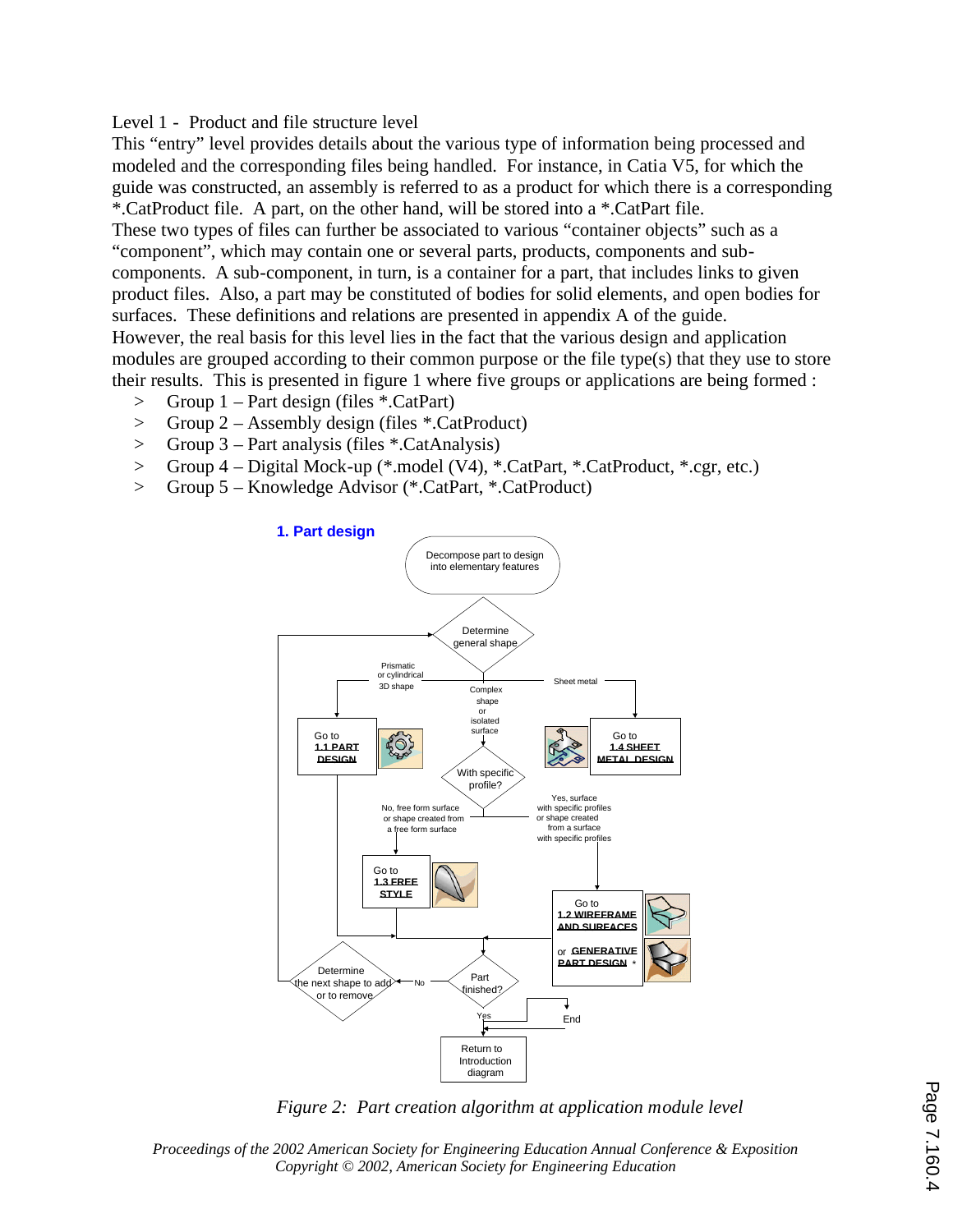Level 2 - Application module level

The goal of this level is to discriminate between modules belonging to the same group, or in other words, associated to the same type of information. More precisely, the algorithm at this level will be associating a specific modeling or analysis duty to the various modules belonging to the same group at the product and file structure level.

For example, in Group 1 – Part Design, at the product and file structure level, there are again five modules that are being characterized in four classes according to their own specific modeling purpose (figure 2) :

- > Class 1.1 Part design, for 3-D prismatic or cylindrical parts
- > Class 1.2 Wireframe and Surfaces or Generative Shape Design, for curves and surfaces created from curves.
- > Class 1.3 Freestyle, for freeform surfaces created from arrays of control points.
- > Class 1.4 Sheet Metal Design, for part created from sheet metal with straight folds.

There are, however, other more specialized modules that have not been included in the guide. Indeed, the guide is already 150 pages long and these modules are too specialized for our purpose. Among those are the piping module, structure module, etc.



*Figure 3: Prismatic part creation algorithms at task level*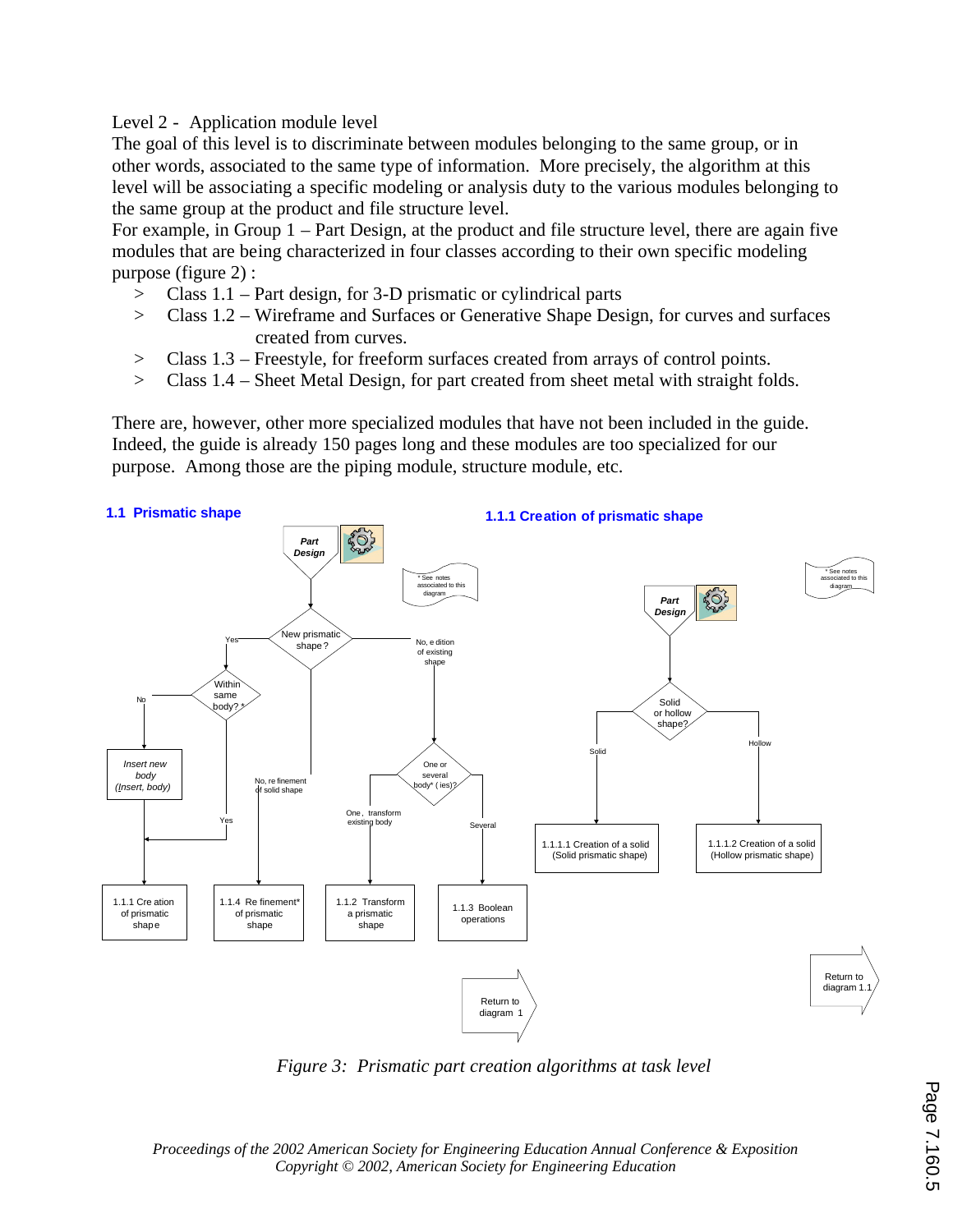Level 3 - Task level

Once in a module, users are guided towards the proper group of functions according to the type of task they are undertaking. In that respect, task classification reflects, in part, the evolution of the model (creation, refinement, transformation, ..). Task classification was performed using a reverse engineering approach and is therefore not necessarily unique, entailing that various interpretation would be equally valid at this level. For instance, the chamfer function has been associated to shape refinement rather than creation and the split function to shape transformation rather than creation.

The task level can also be seen as an intermediate level between modules and functions which are both entities precisely defined in Catia and each having their own graphic icon. In clear, the purpose of this level is to associate a certain order and methodology to the various functions by regrouping them accordingly.

Following our example, with Class  $1.1 - Part$  design module, as defined in the preceding level, six algorithms have been developed with various sub-levels of details (figure 3) :

- $>$  Algorithm 1.1.1 Creation of a prismatic shape
- > Algorithm 1.1.1.1 Creation of a solid prismatic shape
- $>$  Algorithm 1.1.1.2 Creation of a hollow prismatic shape
- > Algorithm 1.1.2 Transformation of a prismatic shape
- > Algorithm 1.1.3 Boolean operations
- > Algorithm 1.1.4 Refinement of a prismatic shape



*Figure 4: Solid prismatic part creation algorithm at function level*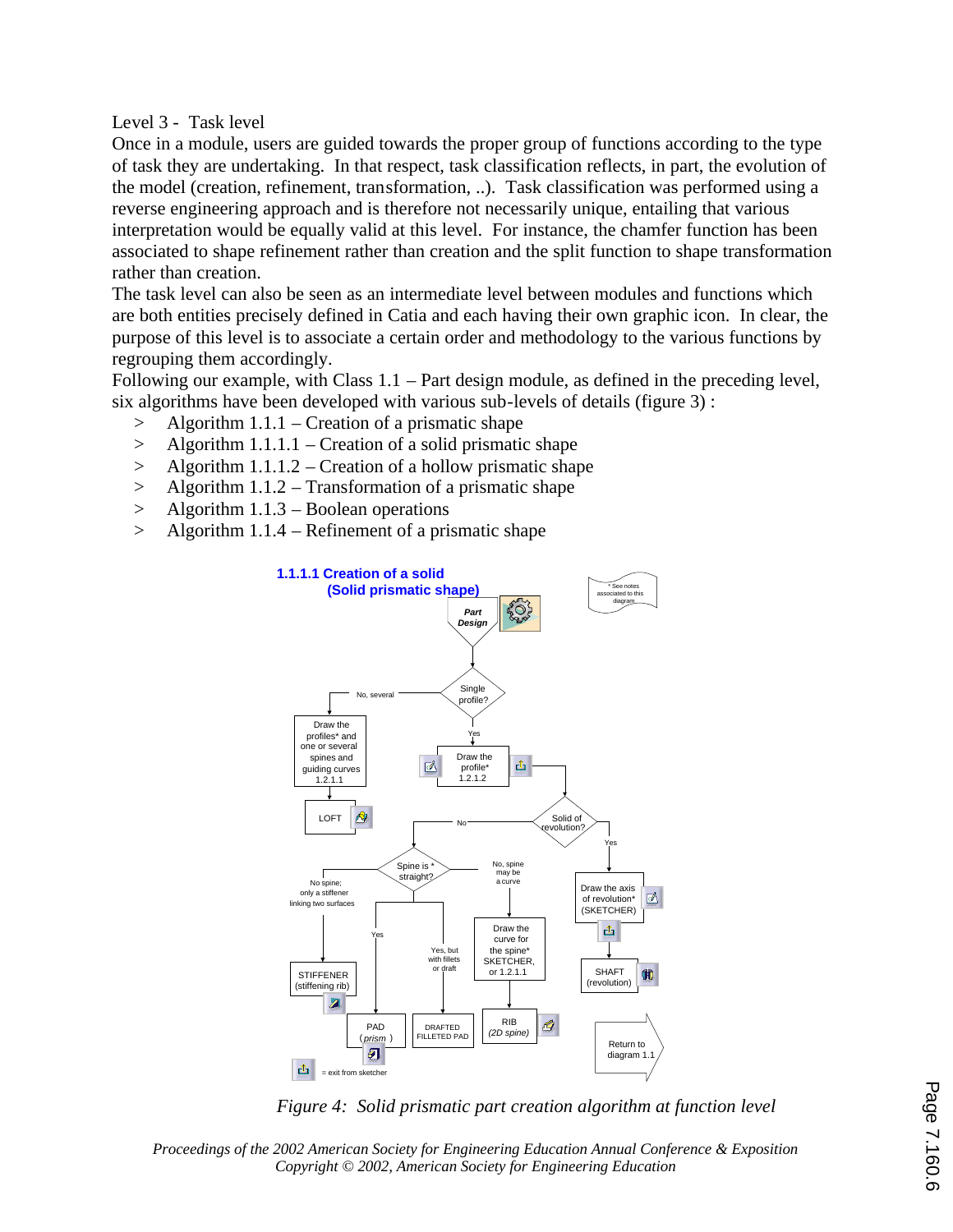## Level 4 - Function level

This is the last and most detailed level of the guide. It allows the enumeration and differentiation of the various functions belonging to a common task group. As such, it covers all the functions of the different application modules referred to in the guide. However, this level does not cover the details pertaining to the use of each function, for instance how to fill out the dialog boxes, what are the available options, etc.

Again, taking an example from the preceding level, the algorithm 1.1.1.1 is found to be referring to the following module and functions : the Sketcher module and the Pad, Drafted Filleted Pad, Stiffener, Rib, Shaft and Loft functions of the Part Design module (figure 4).

An interesting and important feature of our approach lies in the methodological elements it includes. For instance, in the algorithm of figure 4, one will understand that it has to refer to algorithm 1.2.1.1 to generate the spine or guiding curves needed before using the Loft function or call the Sketcher module and use it prior to being able to use the other functions of the Part Design module.

## Relation to other training material

A complete guide would have included a fifth level called "Option level" since the various functions can be specified with a varying number of options. These options and choices are most often quite intuitive given proper CAD background, normally provided in formal courses. These options are moreover normally well documented in the on-line help or within the various training material provided with the software.



*Figure 5: Algorithms (2 of 3) at option level for the SWEEP function*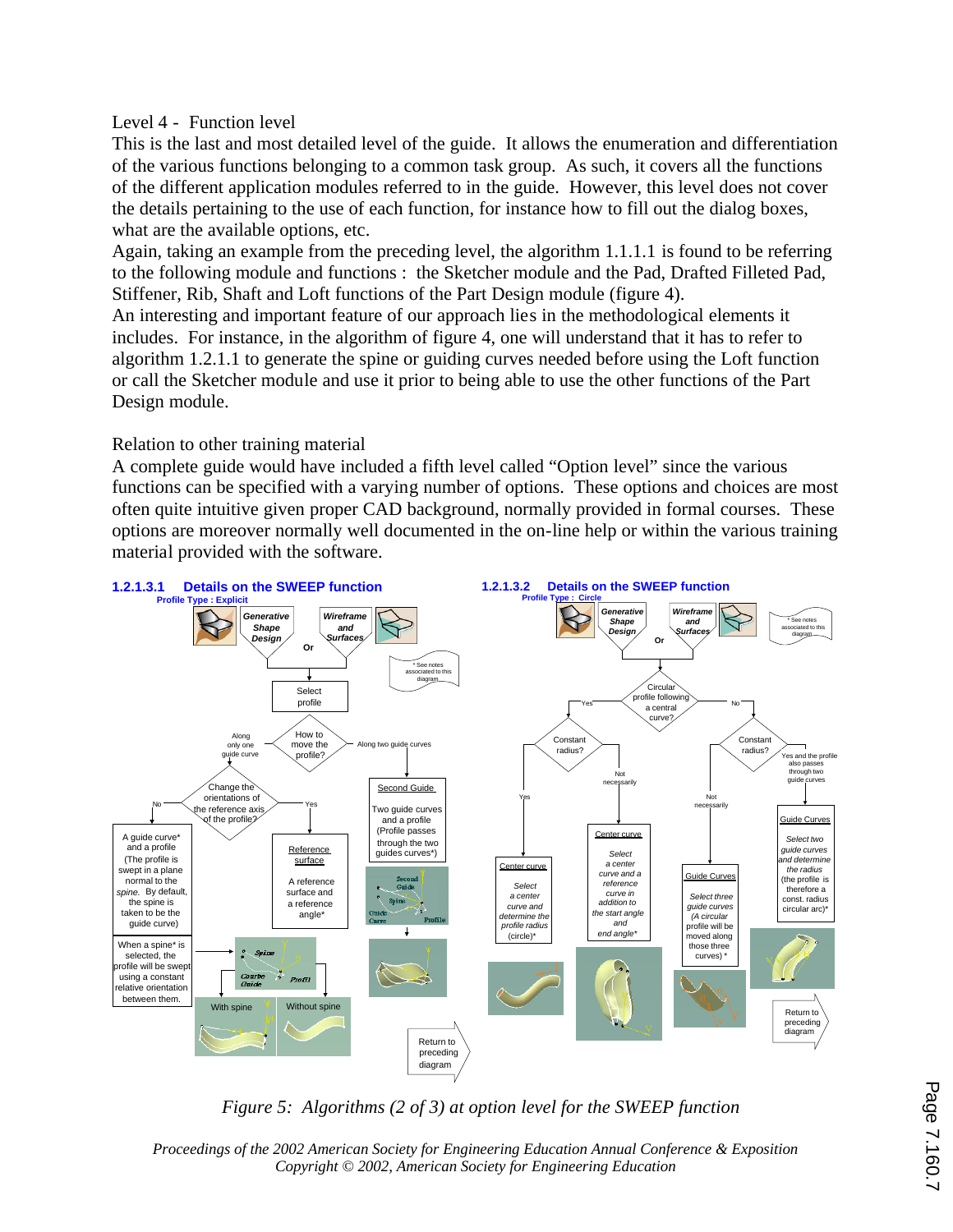Integrating this fifth level in the guide was therefore beyond its intended scope and also a colossal work to undertake. However, an exception was made for the Sweep function of the Generative Shape Design module (figure 5). This function is indeed very powerful and versatile and the algorithm approach proved to be valuable to help grasp its full potential.

## Use of the guide

As will be shown in the following sections, the guide can be used in many different ways to assist in the apprenticeship of CAD software at the various levels.

## 1 – Introduction to the CAD system structure

As it is currently structured, the guide provides a complete overview of the software prior to using it. In fact, it proves to be especially useful to address the first two levels that have been presented above (product and file structure level and application module level) which are usually not covered in traditional training material. It therefore ensures that students have a comprehensive vision of the CAD system structure right from the start. This is indeed, the first intended use of the guide and this should be done in class, before students are left in front of a computer, with the CAD software, for the first time.

### 2 – A methodology roadmap

As was shown in the preceding sections, the guide obeys to a numbering system which allows the various diagrams to refer to one another. Moreover, algorithms can generally be used recursively until all the necessary functions for a given modeling tasks have been performed. Consequently, the guide allow the formulation of specific or preferred design methodology by providing the corresponding sequence of algorithm numbers and functions used. In that perspective, several modeling examples have been created by providing their own specific sequence of algorithms and functions as shown partly in figure 6.

#### Modify the part,

- *(i.e. Split the part using the surface Sweep.1)*
- 1.1 Prismatic shape *(Part Design module)*
- 1.1.1 Transformation of a prismatic shape<br>1.1.1 Apply the SPI IT function using Swe
- Apply the SPLIT function using Sweep.1 as the cutting element

#### Create a shell from the solid part

1.1.2 Refinement of a prismatic shape 1.1.2 Apply the SHELL function Return to diagram 1.1

#### Creating the internal walls

- 1.1.1 Creation of a prismatic shape
- 1.1.1.1 Creation of a solid prismatic shape
- 1.1.1.1 and 1.2.1.2 Create the profile for the wall *(SKETCH in the zx plane)*<br>1.1.1.1 Apply the STIFFENER function using a thickness of 1.5mm *(using)*
- 1.1.1.1 Apply the STIFFENER function using a thickness of 1.5mm (using the *symmetrical extent* option)

#### Replicate the stiffener

1.1.2 Transformation of a solid prismatic shape Apply the RECTANGULAR PATTERN function, *(Select stiffener.1 (Object to Pattern) , the plane xy as the reference element, check the "keep specifications" option, specify two instances and a spacing of 50 mm)*

Repeat the ARRAY function in the other direction since it cannot be used symmetrically.



團

direction O OK | CApply | Cancel

# *Figure 6: Algorithm based tutorial for aircraft part (excerpt)*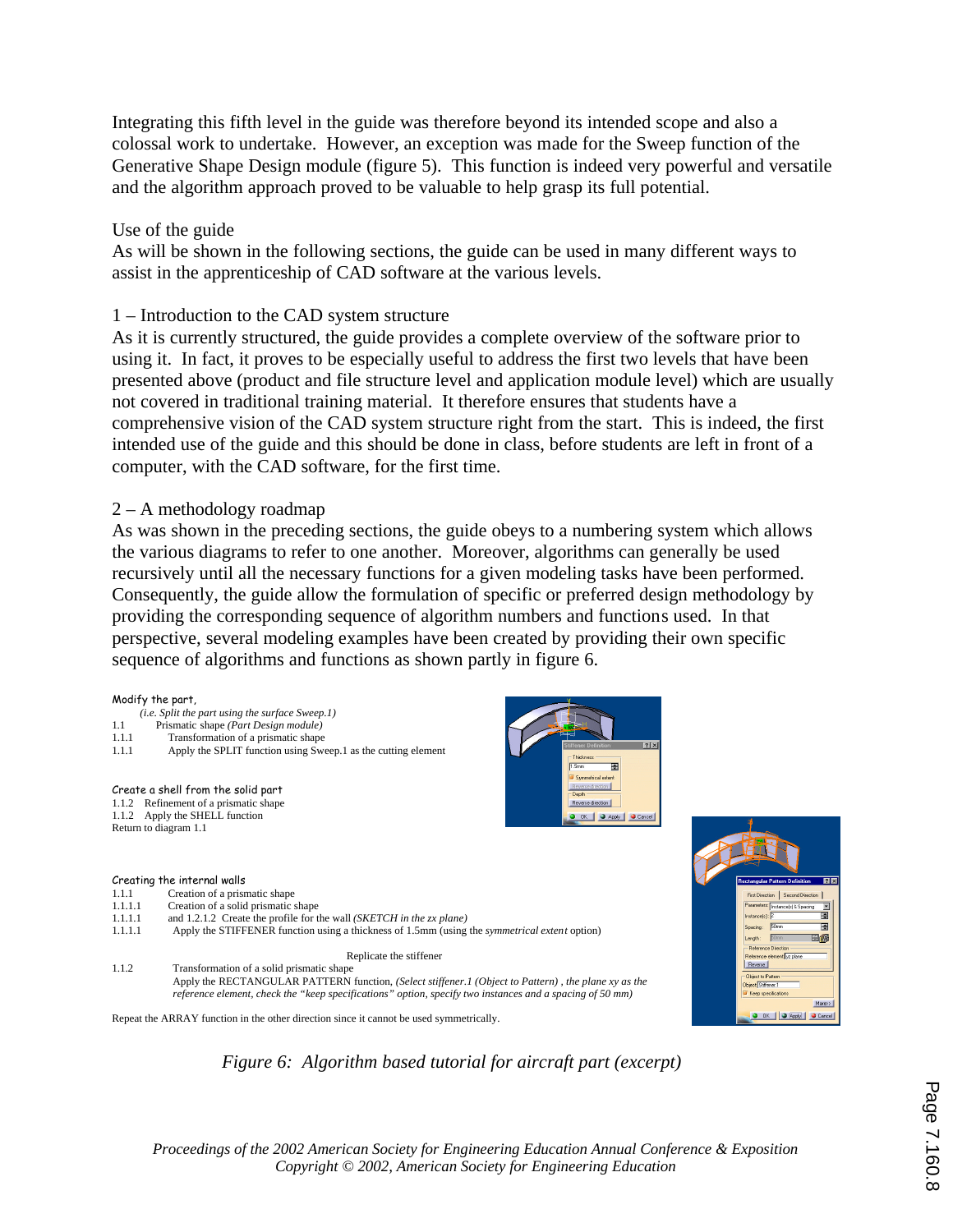Globally, the guide provides a bridge between a conceptual design methodology and the tools provided in the CAD system to achieve it. It is therefore most useful at the last two levels; the task and function levels. The general principle of nested algorithms of increasing depth is also practical and efficient by allowing a user to focus on those specific tasks that appear to be more difficult to her or him.

Finally, custom algorithms could be developed in an industrial context to guide designers by providing them with graphical representations of standard part creation methodologies. Such an approach was viewed favorably by the CAD specialists at Bombardier Aerospace, to whom the guide has been presented and who are also responsible for providing the designers with aircraft standard part creation procedures.

## 3 – Quick visual aid

Even though it has not initially been constructed for that purpose, the guide was found to be useful as a quick visual aid to provide information on specific functions or to highlight the differences between them. One way of exploiting the guide is therefore to use its algorithms backwards, to find the difference between two similar functions. Algorithms would then be followed from the functions up to their common intersection which should then indicate the difference between them. Figure 7 illustrate a case where such an approach is employed to seek the distinction between the "symmetry" and "mirror" functions, both belonging to the part design module. One can see, by moving up the diagram to their common node, that the mirror function replicates the elements whereas the symmetry function only transforms or displaces them.



*Figure 7: Use of algorithm for function discrimination purpose*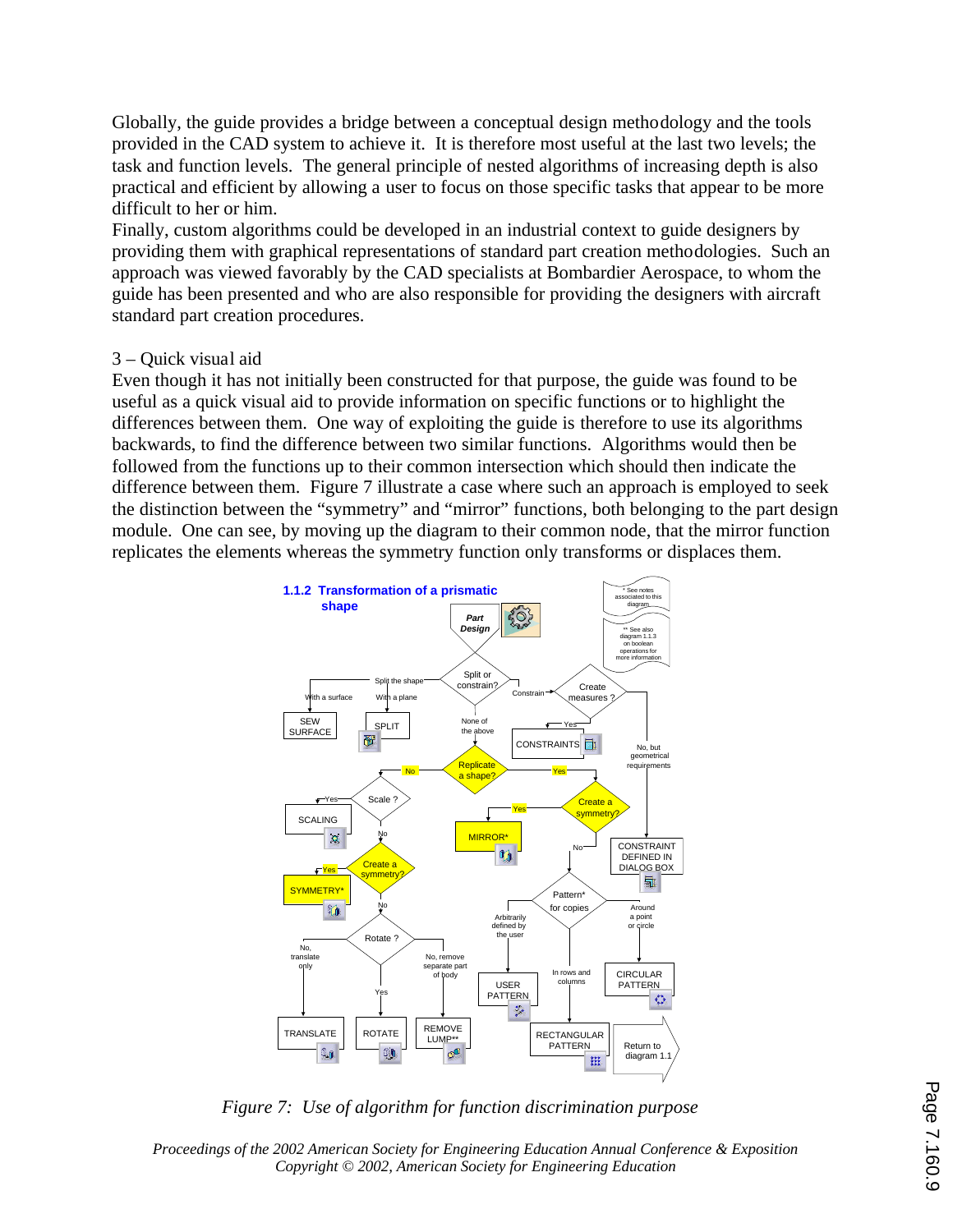Obviously, this example emphasizes the fact that the whole approach is based on the distinction between application modules and functions rather than simply on what they do. This, incidentally, proved to be an important challenge to undertake when constructing the guide. Of course, this last approach for using the guide is targeted at the fourth level, that is the function level.

Finally, the use of the guide as a quick visual aid was found to be extremely useful for specialists or professors who have a good global understanding of the software but who are not everyday users of the product or who might not be so familiar with the more specialized application modules. This fact was confirmed by the author as well as by the Bombardier CAD specialists to whom copies of the guide were distributed.

# Conclusion

The paper attempted to present a novel approach from global to detail for the apprenticeship of CAD software in an undergraduate mechanical engineering curricula. In addition to the description provided in the preceding sections, the approach features interesting characteristics but also some drawbacks which will be outlined as concluding remarks.

# Additional features of the method

On a practical basis the guide features the following additional characteristics which, in our view, makes it even more interesting :

- The proposed learning tool is less prone to update lead modifications than regular tutorial based training material. This especially true for the first three levels of the guide which vary very little with the various releases of the Catia Version 5 CAD software for which the guide was constructed;
- The guide contains no, or very few, long sentences but instead, short descriptive texts in the various algorithms boxes. It is therefore easily translatable into other languages which is rather practical since the only currently available version of guide is in French;
- Since the guide was constructed as a series of algorithms with questions and choices, it can consequently readily be programmed as an on-line companion (such as the "paper clip" in Microsoft Application Software).

# Drawbacks of the approach

However good, the approach nevertheless features several drawbacks which have to be weighted against its benefits:

- The guide requires increasing efforts to maintain, trying to keep up with the endless new releases of the software. Moreover, in addition to requiring continuous work, the type of financing usually available for professors is not targeted towards the maintenance of such guides;
- Effective use of the guide requires prior basic knowledge of CAD systems, especially when creating new parts. Indeed, one must first decompose a given part into a succession of basic element creation and operations. Once this has been done, the guide can efficiently be utilized to convert the generic construction sequence into the proper series of function calls specific to the CAD software;
- However useful in class to provide a good overview of the CAD software and its various modules, the students tend not to use the guide so much in laboratory, relying more on the assistant help or the documents provided to them to accomplish their work.